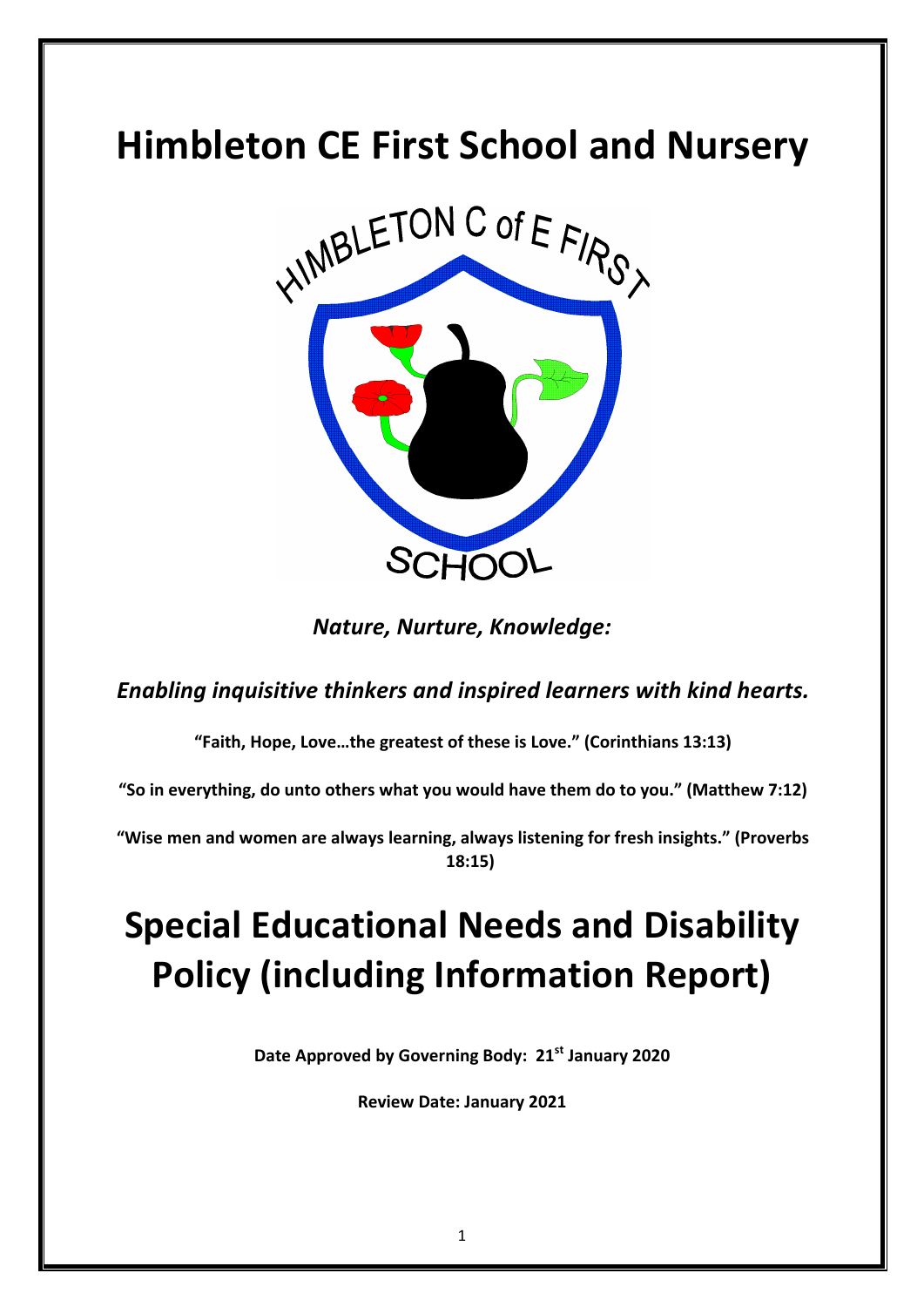### **HIMBLETON CE FIRST SCHOOL AND NURSERY IS A VOLUNTARY CONTROLLED SCHOOL WITH AN INCLUSIVE ETHOS.**

#### **1. HOW DOES THE SCHOOL KNOW IF CHILDREN NEED EXTRA HELP?**

At Himbleton CE First School and Nursery children are identified as having SEND through a variety of ways (usually a combination) which may include some of the following:

- liaison with previous school or pre-school setting
- child performing below 'age expected' levels (or equivalent e.g. percentile rankings)
- concerns raised by a parent
- concerns raised by a teacher, for example, if behaviour or self-esteem is affecting performance
- liaison with external agencies e.g. a physical/ sensory issue
- use of tools for standardisation
- children with an EHCP already have many of their needs clearly identified and their placement at our school is a decision that is made by the Local Authority.

### **2. HOW DO I RAISE CONCERNS IF I NEED TO?**

Talk to us – contact your child's class teacher about your concerns initially. If you feel that you would like to speak to a senior member of staff, ask to arrange an appointment with the SENDCO/Headteacher (Gemma Martin). Appointments can be arranged in person, by phone or by email.

#### **3. HOW WILL THE SCHOOL SUPPORT MY CHILD?**

#### **3a. WHO WILL OVERSEE, PLAN AND WORK WITH MY CHILD AND HOW OFTEN?**

The class teacher will oversee, plan and work with each child with SEND in their class to ensure that appropriate progress is made in every area.

All children are entitled to Quality First Teaching, appropriately resourced. This is 'Wave 1'.

Our SENDCO/Headteacher oversees the progress of all children, including any child identified as having SEND.

There may be a Teaching Assistant working with your child, either individually or as part of a group. This will be under the direction of the class teacher and will initially be for a short, specified period of time. SMART targets will be set and reviewed regularly. This is 'Wave 2' support and parents will be informed about the targets and objectives being worked on and their impact.

Should children need further support for specific reasons, there may be a longer, individual programme of support put in place. This again will have SMART targets which are reviewed regularly. This will form part of the plan of provision for the child and forms 'Wave 3' support and is likely to include input from external agencies. The content of this support will be explained to parents when support begins, as part of a child's bespoke programme of learning.

Should a child have extensive needs then an Educational Health and Social Care Plan may be put in place through application to the Worcestershire's SEND Services Department. This will only happen where staff, other professionals and parents agree that more than 20 hours of personalised support is needed for the child to make expected progress or better. Assessments to inform this decision will be made over a period of time, reflecting the views of different agencies (i.e. Educational Psychologist, Speech and Language Therapist, Learning Support Teacher, Behaviour Support Team). Such a plan will possibly enable access to Higher Needs Funding, the most appropriate use of which will be agreed between parents, schools, the Local Authority and other agencies.

#### **3b. WHO WILL EXPLAIN THIS TO ME?**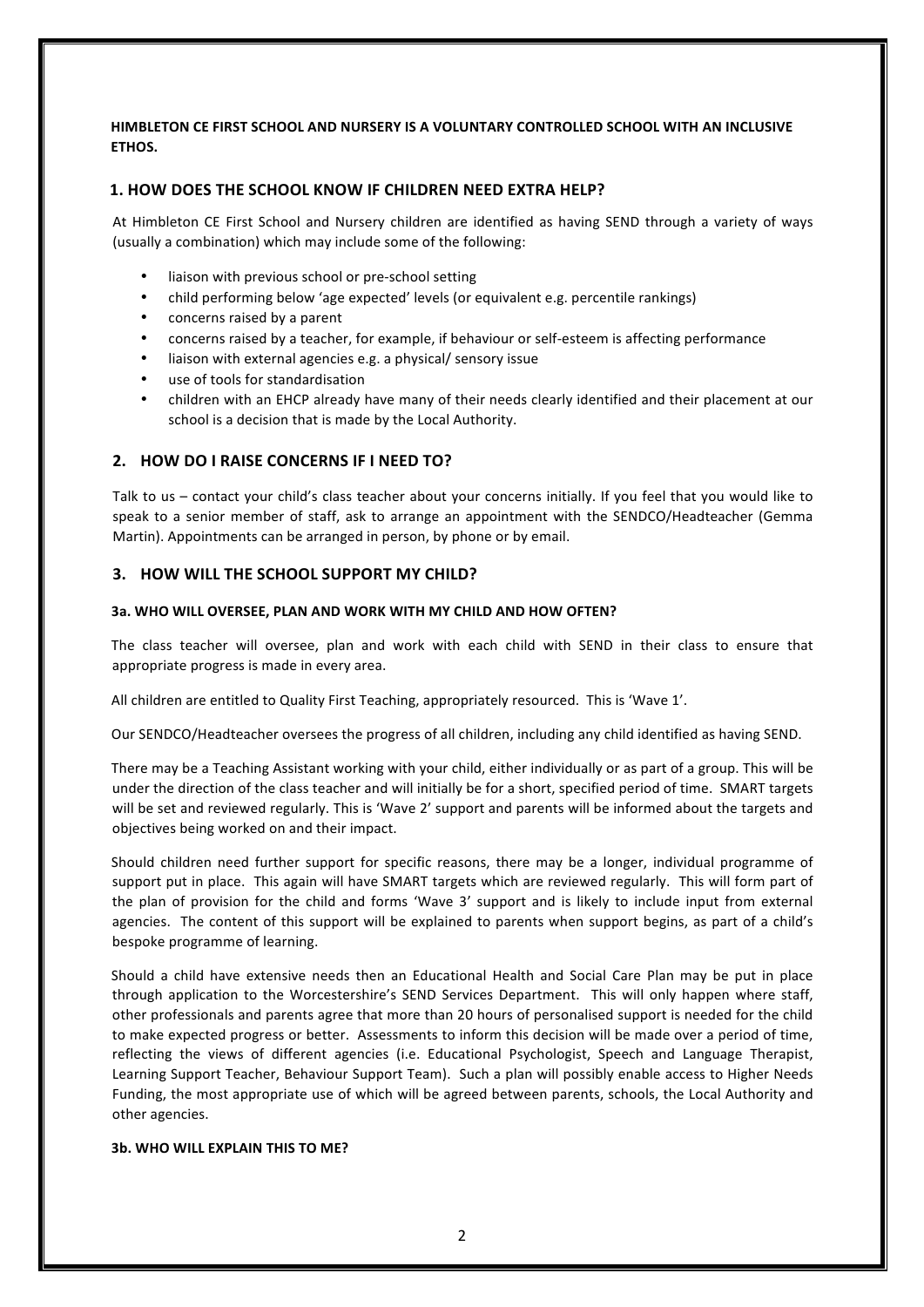The class teacher will meet with you formally on at least a termly basis (this could be part of learning conversation meetings or separately), in order to discuss your child's progress and the support that they are receiving.

Class teachers are always happy to discuss your child's needs if you have questions or concerns between more formal meetings. Please speak to them directly to arrange this.

An appointment can be made with the SENDCO/Headteacher to discuss support in more detail if required.

Where a child is accessing targeted support, parents may be asked to support the work being done in school with appropriate tasks.

Individual provision plans will be shared with you and your child (age-appropriately). These detail what your child needs to learn or to be able to do in order to make progress, what the school is doing to ensure this and what you can do to help. It will also detail the support that your child is receiving both in class and in smaller groups or, if needed, individual work.

#### **4. WHAT SUPPORT WILL THERE BE FOR MY CHILD'S OVERALL WELL-BEING?**

#### **4a. WHAT IS THE PASTORAL, MEDICAL AND SOCIAL SUPPORT AVAILABLE IN THE SCHOOL?**

We are an inclusive school that holds a child's emotional and social development as an absolute priority.

The class teacher has overall responsibility for the pastoral, medical and social care of every child in their class.

Children have access to experienced staff throughout their day, who are well informed about the emotional needs and challenges for all of our children.

We have support staff, supported by external specialist professionals, who are able to provide additional emotional and social support for children who may benefit.

Parents or carers can ask for a referral to Early Help through the Family Support Worker. More information is available through the Headteacher/SENDCO.

Any additional staff working with vulnerable children requiring support during the school day will work under the direction of the class teacher and the SENDCO/Headteacher.

#### **4b. HOW DOES THE SCHOOL MANAGE THE ADMINISTRATION OF MEDICINES?**

The school has a policy regarding the administration and managing of medicines, which is available on the policy page of the school website.

Parents need to contact the school office if prescribed medication is recommended by healthcare professionals and needs to be taken during the school day. Any medication must be given to the school in the packaging that it was dispensed in by the pharmacy, with the child's name and administration information clearly shown. A medication form must also be completed by the parent and medicines handed into and collected from the School Office.

On a day-to-day basis, the first aid trained staff will oversee the administration of prescribed medicines. Another member of staff will witness any administration and detailed records are kept.

All staff members have regular training and updates on conditions and medication affecting individual children, so that all staff are able to manage medical situations.

At least 3 staff have first aid qualifications, which are updated regularly in line with requirements.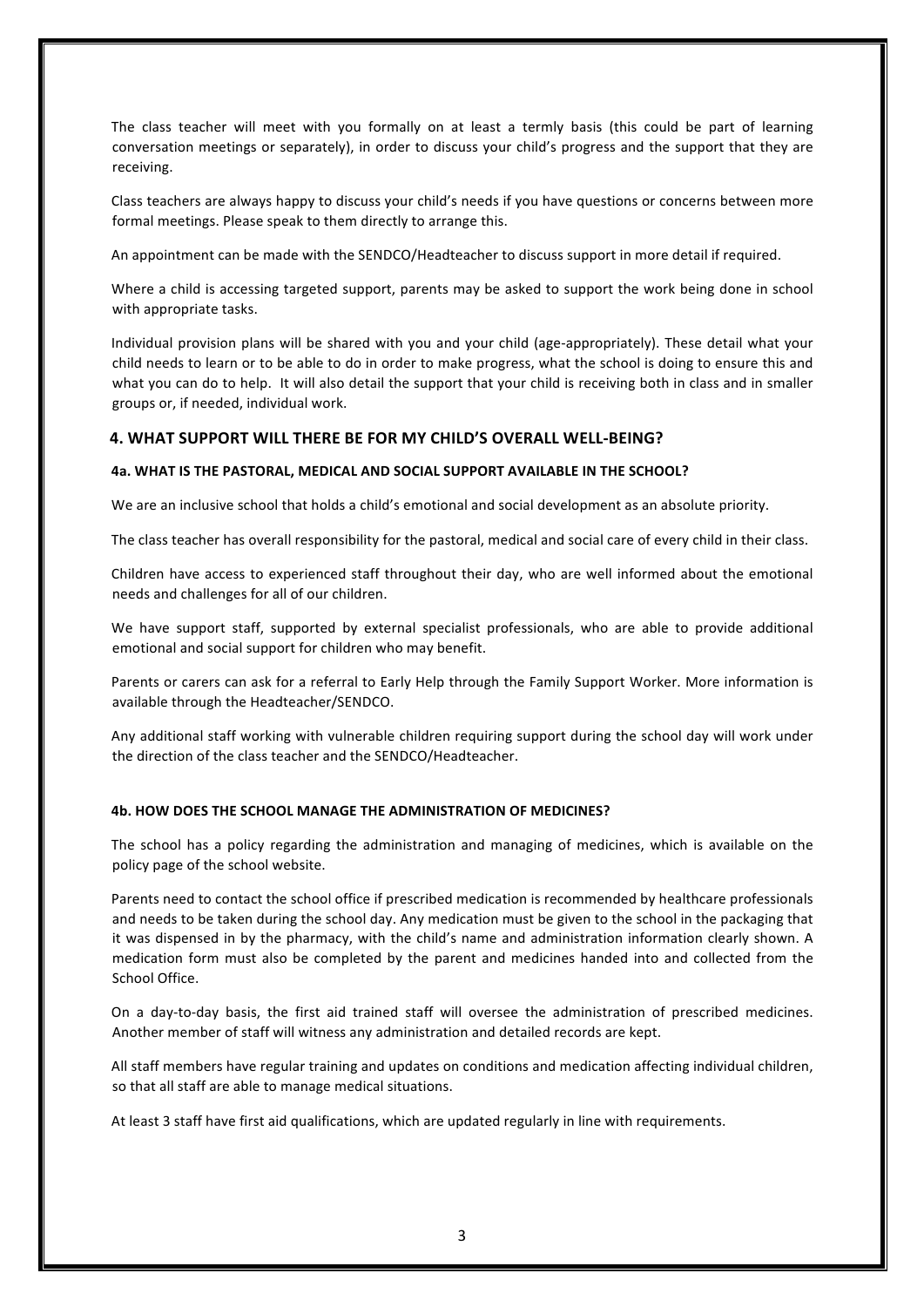Staff are unable to dispense non-prescription medication, such as Calpol or throat lozenges and these should not be in school. Residential visits are the only circumstance that this will be permissible.

#### **4c. WHAT SUPPORT IS THERE FOR BEHAVIOUR, AVOIDING EXCLUSION AND INCREASING ATTENDANCE?**

The school has clear behaviour and exclusion policies. If a child has significant behaviour difficulties, an Individual Behaviour Management Plan (IBMP) is written to identify the specific issues, put relevant support in place and set targets with a view to identifying and addressing the underlying reasons behind the behaviour.

The school has the highest expectations of behaviour both in and out of the classroom and all staff are committed to ensuring that the children understand the need to behave appropriately. This is always taken in the context of our deeply Christian ethos and identified values.

Parents are involved closely with the setting of expectations and rewards and sanctions in these circumstances.

The school has an agreed Attendance Policy, which reflects recent legislation and Local Authority policy. Attendance of every child is monitored on a daily basis by the school. Lateness and absence are recorded and reported to the Headteacher, who may involve the Early Help Assessment Team or Children's Services if this becomes a concern. 

The school are also able to support families in making contact themselves with other agencies who can provide appropriate support. This may include our Family Support Worker or our Education Welfare Officer.

#### **4d. HOW WILL MY CHILD BE ABLE TO CONTRIBUTE THEIR VIEWS?**

Children who have individual provision plans discuss their progress and targets when these are reviewed (ageappropriately), as well as during regular learning conversation meetings.

If your child has an EHCP, their views will be sought before any review meetings.

Children are routinely asked to reflect on their learning and share how they feel they are progressing during the course of their daily learning journey.

All children are provided with the opportunity to be voted onto our Pupil Parliament, as well as hold other designated positions of responsibility, allocated by their class or teachers.

#### **5. HOW ACCESSIBLE IS THE SCHOOL ENVIRONMENT?**

Our school has an adopted Accessibility Plan.

Accessible, disabled toilet facilities are available by the school library. If you have specific access queries please do speak with us for further information.

#### 6. **HOW WILL THE CURRICULUM BE DIFFERENTIATED TO MATCH MY CHILD'S NEEDS?**

Broad long term curriculum plans are available to parents on the school website, alongside ideas for how parents can support their child's learning outside of school.

All learning activities within class are planned and differentiated at an appropriate level, so that all children are able to access learning according to their specific needs. Typically, this might mean that in a lesson there would be different levels of challenge available for a class (with a focus on developing depth of understanding), however on occasions this might be individually differentiated to provide a personalised curriculum.

The class teacher, alongside the SENDCO/Headteacher will discuss a child's needs and what support will be appropriate.

Children with SEND will have access to the appropriate resources needed in order to help them to make individual progress e.g. phonic mats, coloured overlays, writing slopes.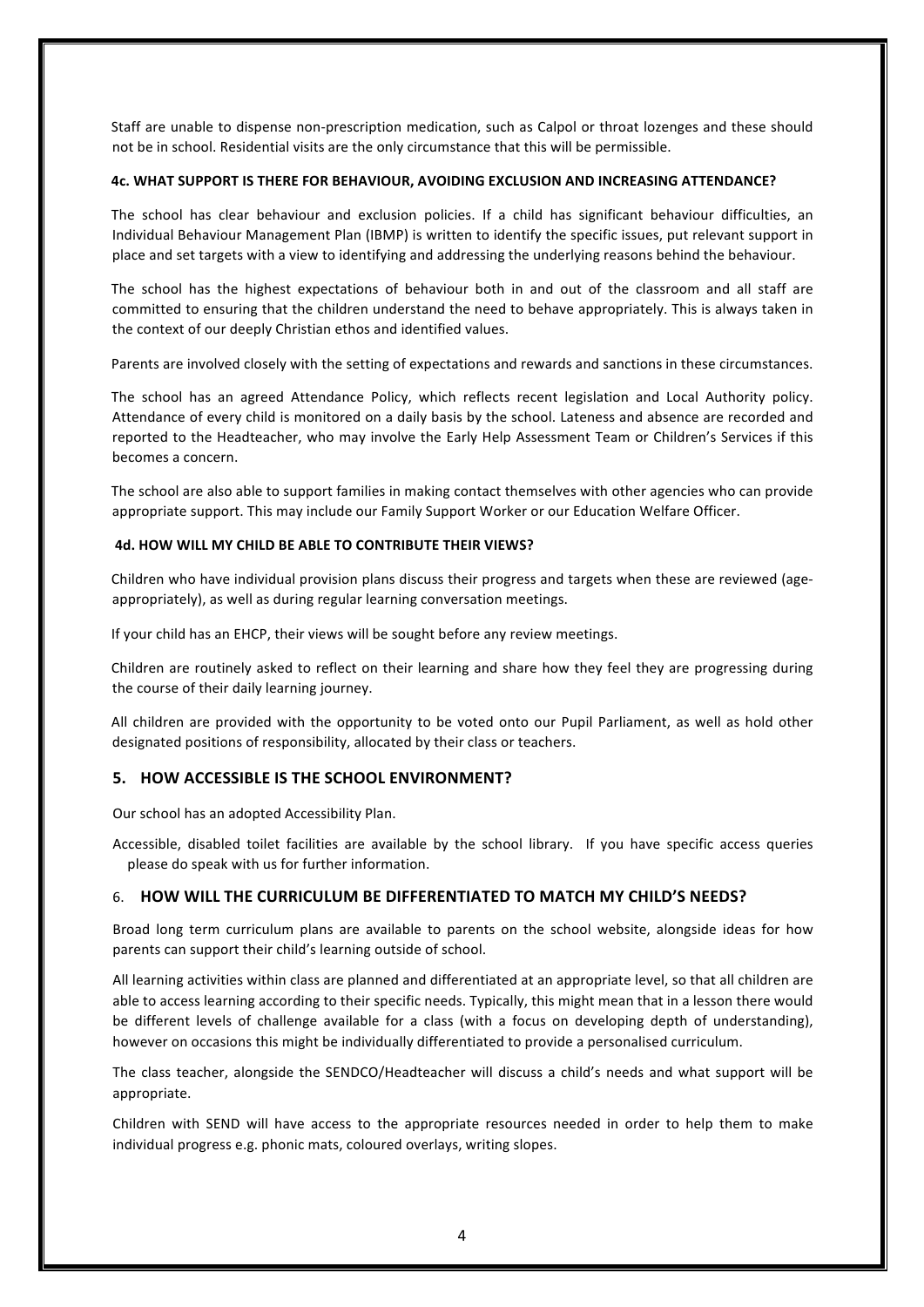The SENDCO/Headteacher reports to the Governors regularly to inform them about the progress of children with SEND and how resources are being used. Information provided will never name individual children in order to maintain confidentiality at all times.

The governor responsible for SEND also meets regularly with the SENDCO. They report on their visit to the governors to keep them all informed regarding school, Local Authority and national information.

The governors agree priorities for spending within the SEND budget, including the Pupil Premium, with the overall aim that all children receive the support that they need in order to make progress. This will include resourcing appropriate equipment, staffing, training and facilities. This is reported on our website.

#### 7. **HOW WILL WE KNOW IF THIS HAS HAD AN IMPACT?**

- Ensuring that children are making progress academically against national/age expected levels (or equivalents) and that the gap is narrowing between them and their peers.
- By reviewing children's targets on individual provision plans and ensuring that they are being met. This happens regularly through Pupil Progress meetings between class teachers and the Headteacher.
- Through verbal feedback from the child, the parent and teacher to build a 'wider picture'.

#### 8. **HOW WILL I KNOW HOW MY CHILD IS DOING AND HOW WILL YOU HELP ME TO SUPPORT MY CHILD'S** LEARNING? WHAT OPPORTUNITIES WILL THERE BE FOR ME TO DISCUSS MY CHILD'S PROGRESS?

You are welcome to make an appointment to meet with either the class teacher or SENDCO/Headteacher at any time throughout the year and discuss how your child is getting on. We can offer advice and practical ways that you can help to support your child at home.

Every child has a Reading Diary where parents and school can communicate in 'informal' written form. These books are checked by school staff daily.

Your child may have an individual provision plan that will have individual/group targets. This is discussed with you on at least a termly basis and parents are provided with a copy. The conversation will also provide suggestions as to how you can support your child's learning at home.

When the child's plan is reviewed, comments are made against each target to show what progress the child has made.

If your child has complex SEND, they may have an Education, Health and Care Plan (EHCP). In such instances a formal meeting will take place to discuss your child's progress and a report will be written at least annually.

### 9 **HOW DOES THE SCHOOL KNOW HOW WELL MY CHILD IS DOING?**

As a school we track and analyse the children's' progress in learning against national expectations and age related expectations regularly. The class teacher continually assesses each child and notes areas where they are improving and where further support is needed.

As a school, we track children's' progress from entry through to exit at Year 4, using a variety of different methods, both summative and formative. Please ask the school if you require any further details.

Pupil Progress Meetings are held regularly between each class teacher and the Headteacher. In these meetings, a discussion takes place concerning children who are not making expected progress and actions are discussed and agreed.

Where specific needs are apparent, the school has a range of assessments which can be used to explore a child's strengths and difficulties in more depth, for example the Worcestershire Dyslexia Pathway and various standardised assessments, such as Single Word Reading/Spelling. Children may be referred for further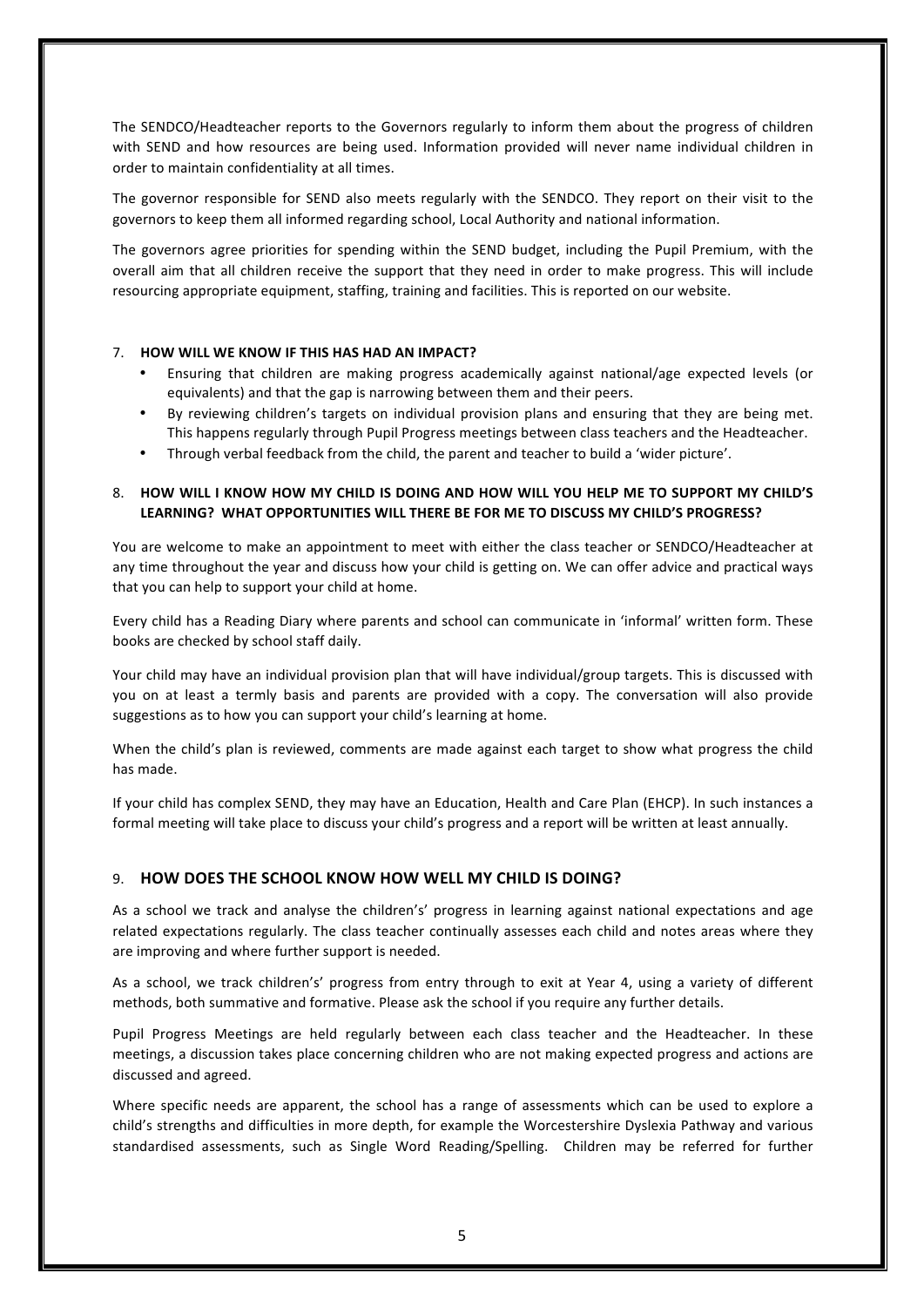assessment through the Education Psychologist, Learning Support Teacher (LST), Complex Communication Needs Team (CCN) or Behaviour Support Team (BST).

Parents are consulted prior to any assessment and information that they provide is used to create the child's individual plan if required.

The SENDCO/Headteacher reports regularly to the Governing Body. We have a governor who is responsible for SEND, who meets regularly with the SENDCO and attends briefing sessions. They also report back to the Governing Body (see section 6).

## 10. **HOW WILL MY CHILD BE INCLUDED IN ACTIVITIES OUTSIDE THE CLASSROOM, INCLUDING SCHOOL TRIPS?**

All children are included in all parts of the school curriculum and we aim for all children to be included on school trips. We will provide the necessary support to ensure that this is successful and may discuss this in advance with parents.

A risk assessment is carried out prior to any off site activity to ensure everyone's health & safety is secure. In the unlikely event that it is considered unsafe for a child to take part in an activity, then alternative activities that will cover the same curriculum areas will be provided within the school environment, wherever possible.

A variety of extra-curricular clubs are provided during lunch times and after school. The school operates before and after-school provision. We aim for these to be as inclusive as possible and may provide additional staff or sessions in order to achieve this.

Some children find the lunch time period challenging. Depending upon their needs, it might not be appropriate for them to eat in the dining hall with a large number of children or spend long periods of time outside. Each child's needs will be considered on an individual basis.

## 11. **HOW WILL THE SCHOOL PREPARE AND SUPPORT MY CHILD WHEN JOINING THE SCHOOL OR TRANSFERRING TO A NEW SCHOOL?**

We encourage all new children to visit the school prior to starting. For children starting in Early Years, a meeting for parents is held in addition to a series of planned visits for children throughout the second half of the Summer Term, in order to help children, parents and staff get to know each other.

A transition form is sent to all pre-schools and other schools prior to children transferring to Himbleton CE First School and Nursery. The Headteacher and/or teachers will visit settings where it is felt there is a need.

We liaise closely with the staff when receiving and transferring children to and from different schools, ensuring all relevant paperwork is passed on and all needs are discussed and understood.

If your child has complex needs, then an EHCP review may be used as a transition planning meeting to which we will invite staff from both schools.

Transition between year groups and key stages within the school will be dealt with as part of our annual programme of transition and handover to the next class teacher.

At any point where a child with SEND is preparing to leave our school, we would seek to arrange additional visits for the child in question to support smooth transition. Many middle schools also run programmes specifically tailored to aid transition for the more vulnerable pupils at the end of the first stage of education.

## 12. WHAT SPECIALIST SERVICES AND EXPERTISE ARE AVAILABLE AT OR ACCESSED BY THE SCHOOL?